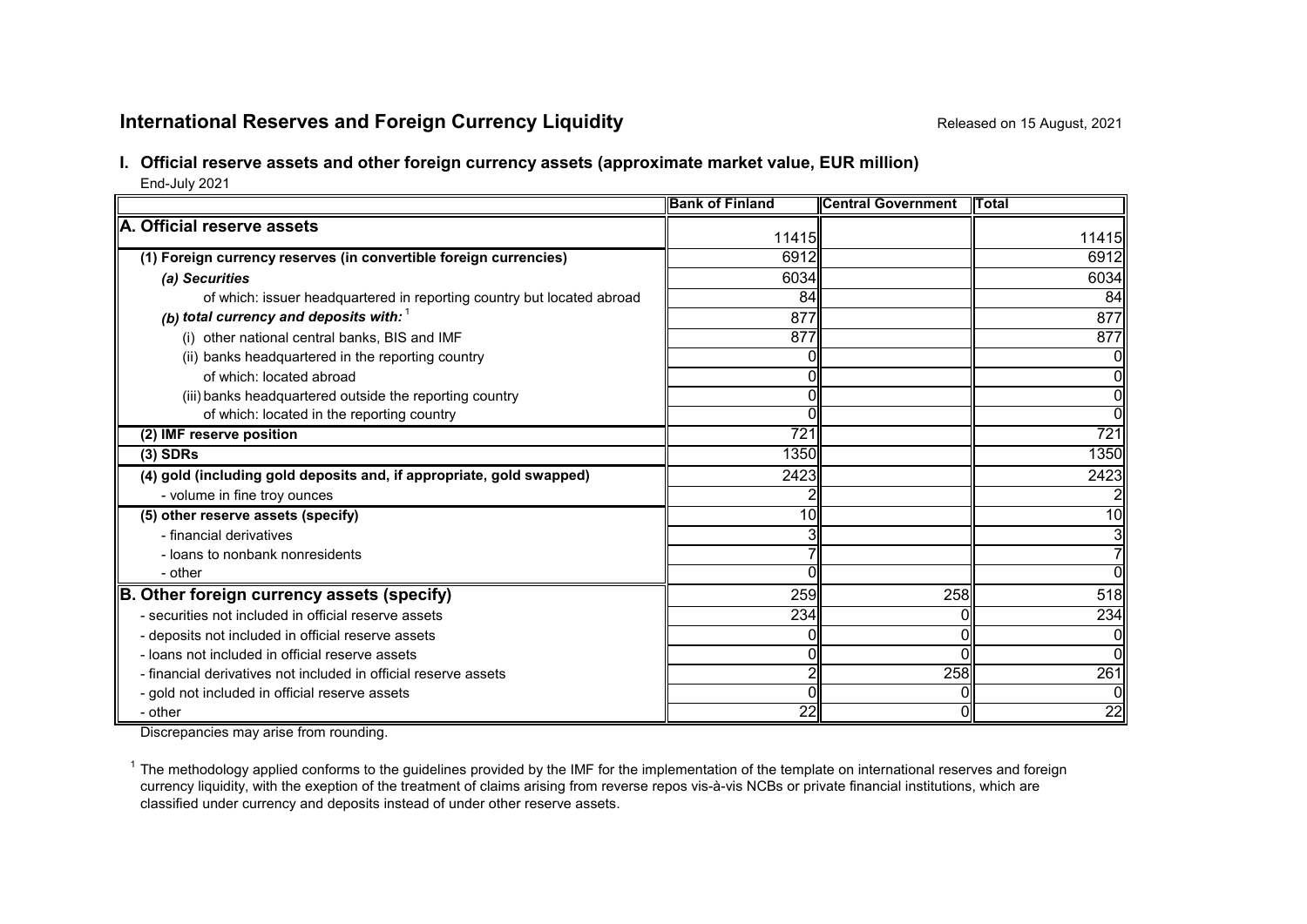#### **II. Predetermined short-term net drains on foreign currency assets (nominal value, EUR million)** End-July 2021

|      |                                                 |                           | <b>Bank of Finland</b> |                  |                           | <b>Central Government</b>              |              |                           | <b>Total</b>    |                     |              |                 |          |                |
|------|-------------------------------------------------|---------------------------|------------------------|------------------|---------------------------|----------------------------------------|--------------|---------------------------|-----------------|---------------------|--------------|-----------------|----------|----------------|
|      |                                                 | <b>Maturity breakdown</b> |                        |                  | <b>Maturity breakdown</b> |                                        |              | <b>Maturity breakdown</b> |                 |                     |              |                 |          |                |
|      |                                                 |                           | (residual maturity)    |                  |                           | (residual maturity)                    |              |                           |                 | (residual maturity) |              |                 |          |                |
|      |                                                 |                           |                        | More             |                           |                                        |              |                           | <b>More</b>     |                     |              |                 | More     |                |
|      |                                                 |                           | <b>Total</b>           | Up to 1<br>month | lthan 1                   | <b>More</b><br>than 3<br><b>months</b> | <b>Total</b> | Up to 1<br>month          | than 1          | <b>More</b>         |              | Up to 1         | than 1   | <b>More</b>    |
|      |                                                 |                           |                        |                  | month                     |                                        |              |                           | month<br>and up | than 3<br>months    | <b>Total</b> |                 | month    | than 3         |
|      |                                                 |                           |                        |                  | and up                    |                                        |              |                           |                 |                     |              | month           | and up   | months         |
|      |                                                 |                           |                        |                  | to $3$                    | and up                                 |              |                           | to $3$          | and up              |              |                 | to 3     | and up         |
|      |                                                 |                           |                        |                  | months                    | to 1 year                              |              |                           | months          | to 1 year           |              |                 | months   | to 1 year      |
| ll1. | Foreign currency loans, securities and deposits |                           | 0                      |                  |                           | $\Omega$                               | -3897        | -9                        | $-2069$         | $-1819$             | $-3897$      | -9              | $-2069$  | $-1819$        |
|      | - outflows (-)                                  | Principal                 | 0                      |                  |                           |                                        | $-3865$      | $\Omega$                  | $-2067$         | $-1797$             | $-3865$      | $\overline{0}$  | $-2067$  | $-1797$        |
|      |                                                 | Interest                  | 0                      |                  |                           |                                        | $-33$        | $-9$                      | -2              | $-22$               | $-33$        | -9              | $-2$     | $-22$          |
|      | - inflows $(+)$                                 | Principal                 | $\Omega$               |                  |                           |                                        |              |                           |                 |                     |              | 0               | $\Omega$ | $\overline{0}$ |
|      |                                                 | Interest                  | 0                      |                  | O                         |                                        | U            |                           |                 |                     |              |                 | $\Omega$ | $\overline{0}$ |
| l2.  | Aggregate short and long positions in           |                           |                        |                  |                           |                                        |              |                           |                 |                     |              |                 |          |                |
|      | forwards and futures in foreign currencies      |                           |                        |                  |                           |                                        |              |                           |                 |                     |              |                 |          |                |
|      | vis-à-vis the domestic currency (including      |                           |                        |                  |                           |                                        |              |                           |                 |                     |              |                 |          |                |
|      | the forward leg of currency swaps)              |                           |                        |                  |                           |                                        | 3887         | 10                        | 2069            | 1808                | 3887         | 10              | 2069     | 1808           |
|      | Short positions (-)<br>(a)                      |                           |                        |                  |                           | ΩI                                     |              | $\Omega$                  |                 |                     |              | $\Omega$        |          | 01             |
|      | Long positions $(+)$<br>(b)                     |                           |                        |                  |                           |                                        | 3887         | 10 <sup>1</sup>           | 2069            | 1808                | 3887         | $\overline{10}$ | 2069     | 1808           |
| 13.  | Other (specify)                                 |                           |                        |                  |                           |                                        |              |                           |                 |                     |              | 0               |          | $\overline{0}$ |
|      | - outflows related to repos (-)                 |                           |                        |                  |                           |                                        |              |                           |                 |                     |              |                 | $\Omega$ | $\overline{0}$ |
|      | - inflows related to reverse repos (+)          |                           |                        |                  |                           |                                        |              |                           |                 |                     |              |                 |          | $\overline{0}$ |
|      | - trade credit (-)                              |                           |                        |                  |                           |                                        |              |                           |                 |                     |              | 0               |          | $\overline{0}$ |
|      | - trade credit $(+)$                            |                           |                        |                  | 0                         | ΩI                                     |              |                           |                 |                     | $\Omega$     | 0               | $\Omega$ | $\overline{0}$ |
|      | - other accounts payable (-)                    |                           |                        |                  |                           |                                        |              |                           |                 |                     | $\mathbf{0}$ | $\Omega$        | $\Omega$ | $\overline{0}$ |
|      | - other accounts receivable $(+)$               |                           | 0                      |                  | $\Omega$                  |                                        | 0            | $\Omega$                  |                 |                     | 0            | $\overline{0}$  | $\Omega$ | $\overline{0}$ |

Discrepancies may arise from rounding.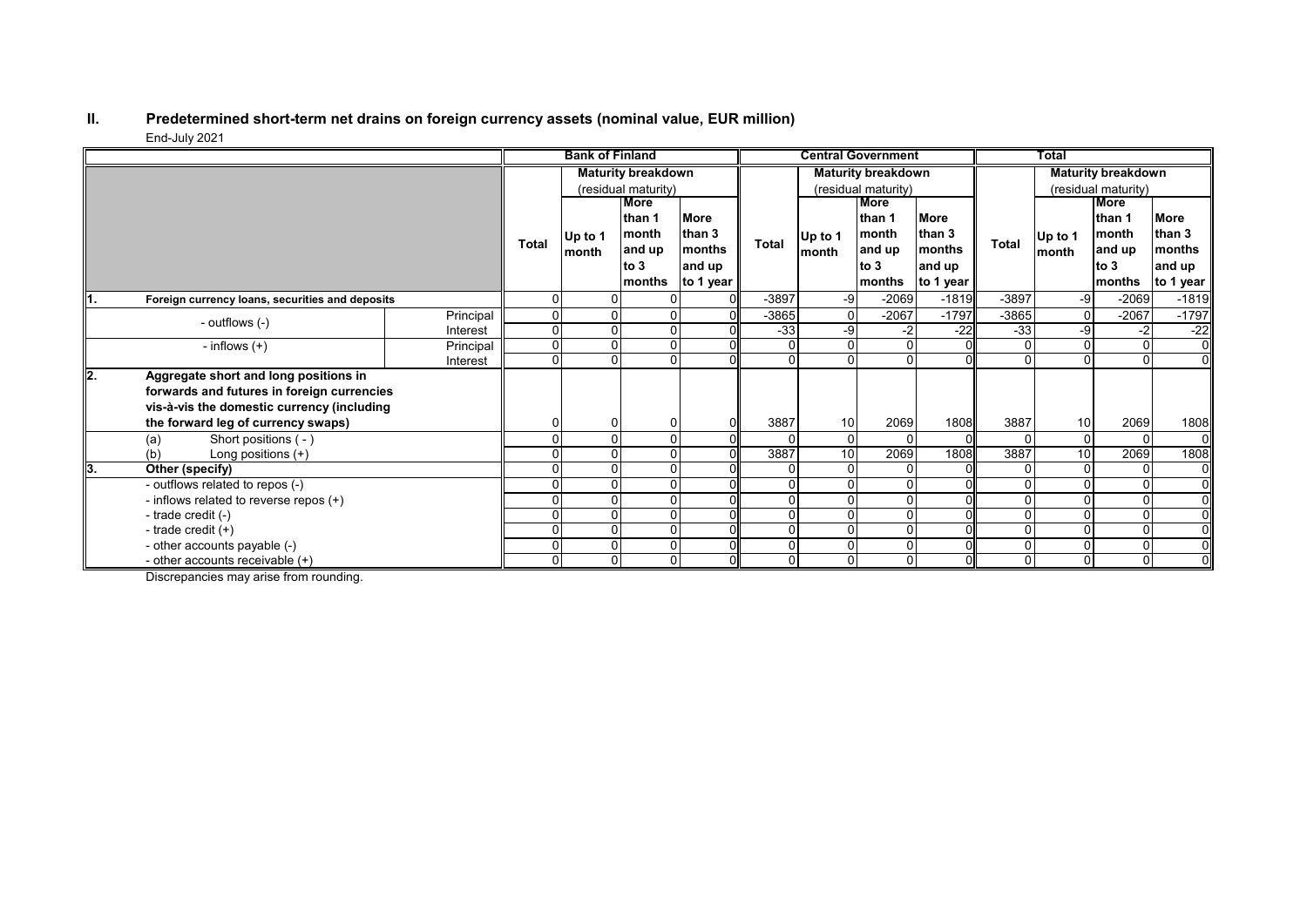## **III. Contingent short-term net drains on foreign currency assets (nominal value, EUR million)**

End-July 2021

| Liiu-July 2021                                                                        |                           | <b>Bank of Finland</b>                |                                                              |                                                        |                            |                      | <b>Central Government</b>                                  |                                                        |                     | <b>Total</b>                          |                                                            |                                                        |
|---------------------------------------------------------------------------------------|---------------------------|---------------------------------------|--------------------------------------------------------------|--------------------------------------------------------|----------------------------|----------------------|------------------------------------------------------------|--------------------------------------------------------|---------------------|---------------------------------------|------------------------------------------------------------|--------------------------------------------------------|
|                                                                                       | <b>Maturity breakdown</b> |                                       |                                                              | <b>Maturity breakdown</b>                              |                            |                      | <b>Maturity breakdown</b>                                  |                                                        |                     |                                       |                                                            |                                                        |
|                                                                                       |                           | (residual maturity, where applicable) |                                                              |                                                        |                            |                      | (residual maturity, where applicable)                      |                                                        |                     | (residual maturity, where applicable) |                                                            |                                                        |
|                                                                                       | Total                     | Up to 1<br>Imonth                     | <b>More</b><br>than 1<br>month<br>and up<br>to $3$<br>months | <b>More</b><br>than 3<br>months<br>and up<br>to 1 year | Total                      | Up to 1<br>month     | <b>More</b><br>than 1<br>month<br>and up<br>to 3<br>months | <b>More</b><br>than 3<br>months<br>and up<br>to 1 year | <b>Total</b>        | Up to 1<br>month                      | <b>More</b><br>than 1<br>month<br>and up<br>to 3<br>months | <b>More</b><br>than 3<br>months<br>and up<br>to 1 year |
| Contingent liabilities in foreign currency                                            | $\Omega$                  | $\Omega$                              | $\Omega$                                                     |                                                        | $\Omega$                   | $\Omega$             | 0                                                          |                                                        | $\Omega$            | 0                                     | 0                                                          |                                                        |
| (a) Collateral quarantees on debt falling due within one year                         | $\Omega$                  | $\Omega$                              | $\Omega$                                                     | ΩI                                                     | $\Omega$                   | $\Omega$             | 0                                                          | O                                                      | $\Omega$            | $\overline{0}$                        | $\mathbf 0$                                                |                                                        |
| (b) Other contingent liabilities                                                      | $\Omega$                  | $\Omega$                              | $\Omega$                                                     | ΩI                                                     | $\overline{0}$             | $\overline{0}$       | $\mathbf 0$                                                | 0                                                      | $\overline{0}$      | $\overline{0}$                        | $\mathbf 0$                                                |                                                        |
| Foreign currency securities issued with<br>12.                                        | $\Omega$                  |                                       |                                                              |                                                        | $\Omega$                   |                      |                                                            |                                                        | $\Omega$            |                                       |                                                            |                                                        |
| embedded options (puttable bonds)                                                     |                           |                                       |                                                              |                                                        |                            |                      |                                                            |                                                        |                     |                                       |                                                            |                                                        |
| Undrawn, unconditional credit lines provided by:                                      | $\Omega$                  | $\Omega$                              | $\Omega$                                                     | $\Omega$                                               | $\overline{0}$             | $\Omega$             | $\mathbf 0$                                                | $\Omega$                                               | $\overline{0}$      | 0                                     | $\mathbf 0$                                                | $\Omega$                                               |
| (a) other national monetary authorities, BIS,                                         | $\Omega$                  | $\Omega$                              | $\Omega$                                                     | $\Omega$                                               | $\Omega$                   | $\Omega$             | 0                                                          | $\Omega$                                               | $\Omega$            | $\Omega$                              | 0                                                          | $\Omega$                                               |
| IMF, and other international organizations                                            |                           |                                       |                                                              |                                                        |                            |                      |                                                            |                                                        |                     |                                       |                                                            |                                                        |
| - other national monetary authorities (+)                                             | $\Omega$                  | $\Omega$                              | $\Omega$                                                     | $\Omega$                                               | $\Omega$                   | $\overline{0}$       | 0                                                          | 0                                                      | 0                   | $\overline{0}$                        | $\mathbf 0$                                                |                                                        |
| - BIS $(+)$                                                                           | $\Omega$                  | $\Omega$                              | $\Omega$                                                     | $\Omega$                                               | $\overline{0}$             | $\overline{0}$       | $\mathbf 0$                                                | $\Omega$                                               | 0                   | $\overline{0}$                        | $\overline{0}$                                             | $\Omega$                                               |
| $-IMF (+)$                                                                            | $\Omega$                  | $\Omega$                              | $\Omega$                                                     | $\Omega$                                               | $\Omega$                   | $\Omega$             | 0                                                          | $\Omega$                                               | $\mathbf{0}$        | $\overline{0}$                        | 0                                                          | $\Omega$                                               |
| - other international organizations (+)                                               | $\Omega$                  | $\Omega$                              | $\Omega$                                                     | ΩI                                                     | $\Omega$                   | $\Omega$             | 0                                                          |                                                        | $\Omega$            | $\Omega$                              | 0                                                          | $\Omega$                                               |
| (b) with banks and other financial institutions (+)                                   | $\Omega$                  | $\Omega$                              | $\Omega$                                                     | $\Omega$                                               | $\Omega$                   | $\overline{0}$       | 0                                                          | $\Omega$                                               | $\overline{0}$      | $\overline{0}$                        | $\mathbf 0$                                                | 0                                                      |
| (c) with banks and other financial institutions                                       | $\Omega$                  | $\Omega$                              | $\Omega$                                                     | $\Omega$                                               | $\Omega$                   | $\Omega$             | 0                                                          | $\Omega$                                               | $\overline{0}$      | 0                                     | $\mathbf 0$                                                | 0                                                      |
| headquartered outside the reporting country (+)                                       |                           |                                       |                                                              |                                                        |                            |                      |                                                            |                                                        |                     |                                       |                                                            |                                                        |
| Undrawn, unconditional credit lines provided to:                                      | $\Omega$                  | $\Omega$                              | $\Omega$                                                     | $\Omega$                                               | $\Omega$                   | $\Omega$             | $\Omega$                                                   | $\Omega$                                               | 0                   | 0                                     | 0                                                          | $\Omega$                                               |
| (a) other national monetary authorities, BIS,                                         | $\Omega$                  | $\Omega$                              | $\Omega$                                                     | $\Omega$                                               | $\Omega$                   | $\Omega$             | 0                                                          | $\Omega$                                               | $\overline{0}$      | 0                                     | $\mathbf 0$                                                | 0                                                      |
| IMF, and other international organizations                                            |                           |                                       |                                                              |                                                        |                            |                      |                                                            |                                                        |                     |                                       |                                                            |                                                        |
| - other national monetary authorities (-)                                             | $\Omega$<br>$\Omega$      | $\Omega$<br>$\Omega$                  | $\Omega$<br>$\Omega$                                         | 0<br>$\Omega$                                          | $\Omega$<br>$\overline{0}$ | $\Omega$             | 0<br>$\mathbf 0$                                           | 0<br>$\Omega$                                          | 0<br>$\overline{0}$ | $\overline{0}$                        | $\mathbf 0$                                                | $\Omega$<br>$\Omega$                                   |
| $-BIS$ (-)                                                                            | $\Omega$                  | $\Omega$                              | $\overline{0}$                                               |                                                        | $\Omega$                   | $\mathbf{0}$         | $\Omega$                                                   | 0                                                      | $\mathbf{0}$        | $\overline{0}$<br>$\overline{0}$      | 0<br>$\overline{0}$                                        | $\overline{0}$                                         |
| $-$ IMF $(-)$                                                                         | $\Omega$                  | $\Omega$                              | $\Omega$                                                     | $\Omega$<br>ΩI                                         | $\Omega$                   | $\Omega$<br>$\Omega$ | 0                                                          | U                                                      | $\Omega$            | $\overline{0}$                        | 0                                                          | $\Omega$                                               |
| - other international organizations (-)<br>(b) banks and other financial institutions |                           |                                       |                                                              |                                                        |                            |                      |                                                            |                                                        |                     |                                       |                                                            |                                                        |
| headquartered in reporting country (-)                                                | $\Omega$                  | $\Omega$                              | $\Omega$                                                     | $\Omega$                                               | 0                          | $\Omega$             | 0                                                          | n                                                      | $\overline{0}$      | 0                                     | $\mathbf 0$                                                | $\mathbf 0$                                            |
| (c) banks and other financial institutions                                            |                           |                                       |                                                              |                                                        |                            |                      |                                                            |                                                        |                     |                                       |                                                            |                                                        |
| headquartered outside the reporting country (-)                                       | U                         | $\Omega$                              | $\Omega$                                                     | $\Omega$                                               | $\Omega$                   | $\mathbf{0}$         | O                                                          | U                                                      | $\Omega$            | 0                                     | $\Omega$                                                   | $\Omega$                                               |
| Aggregate short and long positions of options                                         |                           |                                       |                                                              |                                                        |                            |                      |                                                            |                                                        |                     |                                       |                                                            |                                                        |
| in foreign currencies vis-à-vis the domestic currency                                 | $\Omega$                  | $\Omega$                              | $\Omega$                                                     | $\mathbf 0$                                            | $\Omega$                   | $\overline{0}$       | 0                                                          | $\Omega$                                               | $\overline{0}$      | 0                                     | 0                                                          | $\Omega$                                               |
| (a) Short positions                                                                   | $\Omega$                  | $\Omega$                              | $\Omega$                                                     | $\Omega$                                               | $\Omega$                   | $\overline{0}$       | 0                                                          | n                                                      | $\overline{0}$      | $\overline{0}$                        | 0                                                          | $\Omega$                                               |
| (i) Bought puts                                                                       | $\Omega$                  | $\Omega$                              | $\Omega$                                                     | $\Omega$                                               | $\Omega$                   | $\overline{0}$       | $\mathbf 0$                                                | $\Omega$                                               | $\overline{0}$      | $\overline{0}$                        | 0                                                          | $\Omega$                                               |
| (ii) Written calls                                                                    | $\overline{0}$            | $\overline{0}$                        | $\overline{0}$                                               | $\Omega$                                               | 0                          | $\Omega$             | $\Omega$                                                   | O                                                      | $\overline{0}$      | $\overline{0}$                        | $\overline{0}$                                             | $\overline{0}$                                         |
| (b) Long positions                                                                    | $\Omega$                  | $\Omega$                              | $\Omega$                                                     | ΩI                                                     | $\Omega$                   | $\Omega$             | $\Omega$                                                   | $\Omega$                                               | $\Omega$            | $\overline{0}$                        | 0                                                          | $\Omega$                                               |
| (i) Bought calls                                                                      | $\Omega$                  | $\Omega$                              | $\Omega$                                                     | $\Omega$                                               | $\Omega$                   | $\overline{0}$       | 0                                                          | $\Omega$                                               | $\overline{0}$      | $\overline{0}$                        | 0                                                          | $\Omega$                                               |
| (ii) Written puts                                                                     | $\Omega$                  | $\Omega$                              | $\Omega$                                                     | $\mathbf 0$                                            | $\Omega$                   | $\mathsf{o}$         | $\overline{0}$                                             | $\Omega$                                               | $\Omega$            | $\overline{0}$                        | 0                                                          | $\Omega$                                               |

Discrepancies may arise from rounding.